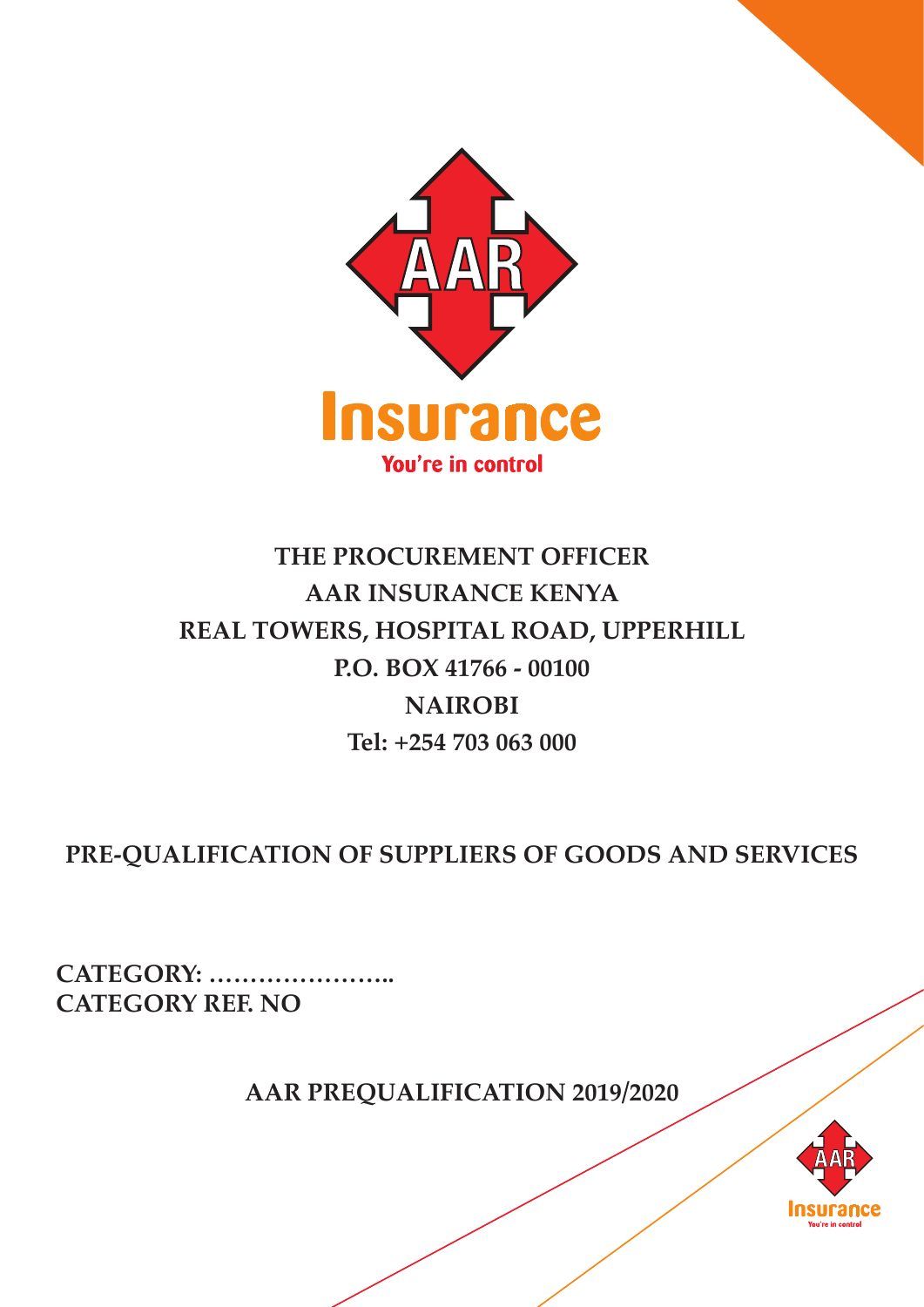# **TABLE OF CONTENTS**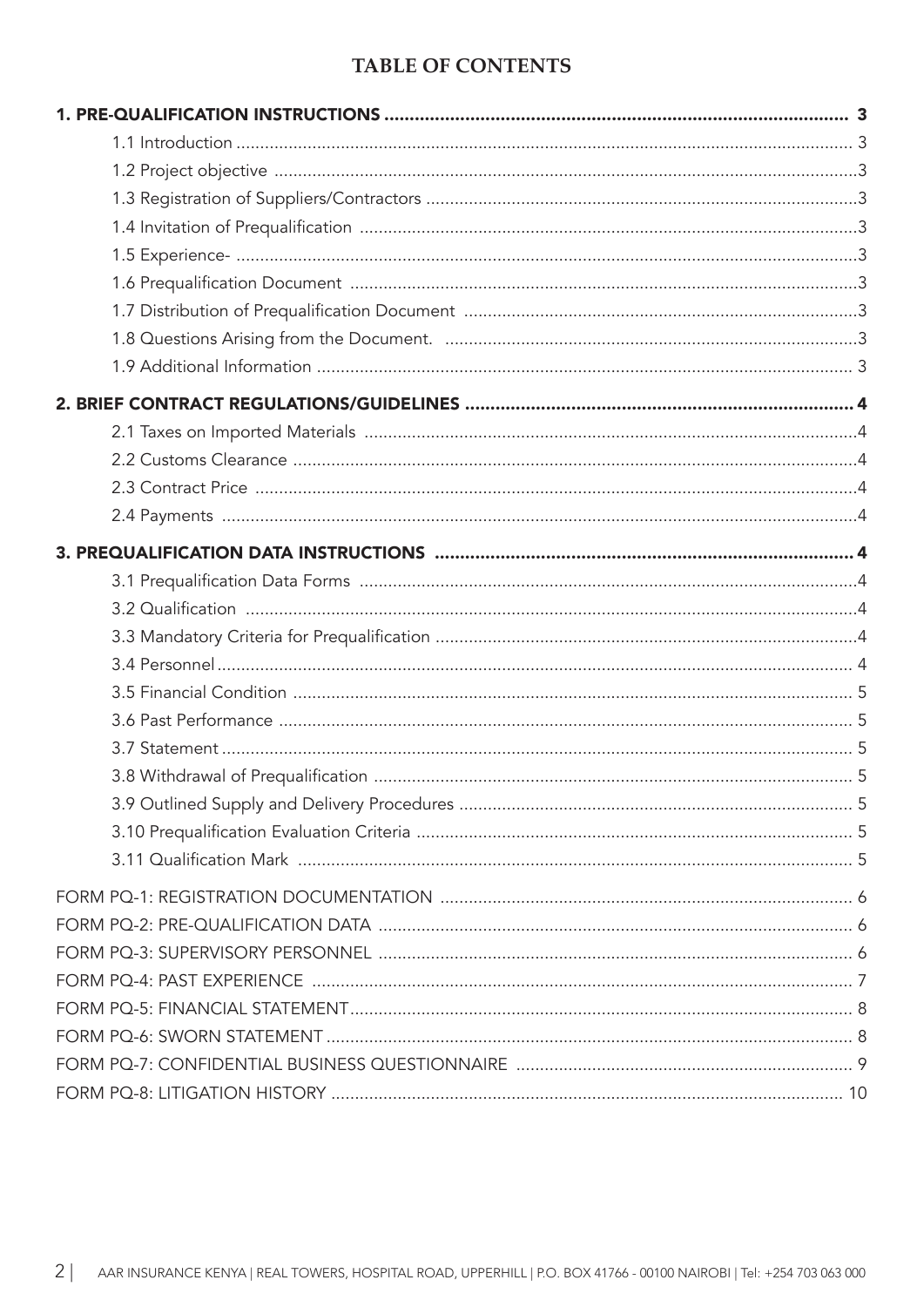## **1. PRE-QUALIFICATION INSTRUCTIONS**

#### 1.1 Introduction

AAR Insurance Kenya would like to invite interested candidates who must qualify by meeting the set criteria as provided by AAR Insurance Kenya to perform the contract of supply and delivery of goods or provision of services.

#### 1.2 Project objective

The main objective of prequalification is to maintain a register of suppliers and service providers to AAR Insurance on as and when required basis through quotations for the financial year.

#### 1.3 Registration of Suppliers/Contractors

AAR Insurance Kenya will only register those candidates who meet the criteria as spelt out in this document. All candidates who are currently engaged by AAR Insurance Kenya need to reapply in order to comply with conditions stipulated in this document.

#### 1.4 Invitation of Prequalification

Suppliers registered with the Registrar of Companies under the Laws of Kenya in the supply of respective goods or services are invited to submit their PREQUALIFICATION documents to the Managing Director, AAR Insurance Kenya, so that they may be prequalified for submission of tenders. AAR Insurance Kenya requires prospective suppliers to supply mandatory information for prequalification.

#### 1.5 Experience

Prospective suppliers and contractors must have carried out successful supply and delivery of similar goods and services to other private and government institutions of similar size and complexity. Potential suppliers and contractors must demonstrate that they are willing to meet the prequalification criteria set out in the document.

#### 1.6 Prequalification Document

This document includes a confidential business questionnaire and documents required from prospective suppliers. In order to be considered for prequalification, a prospective supplier must submit all the information required herein.

#### 1.7 Distribution of Prequalification Document

The completed prequalification data and other required information shall be submitted to:

**The Managing Director AAR Insurance Kenya P.O. Box 41766-00100 NAIROBI** 

In order to reach on or before ................................. at Real Towers Hse, Hospital Rd, Ground Flr, and Nairobi.

#### 1.8 Questions Arising from the Document

Any questions that may arise from the prequalification documents should be addressed to the Procurement Officer at the address above

#### 1.9 Additional Information

AAR Insurance Kenya reserves the right to request submission of additional information from prospective suppliers.

2.0 Supply of goods and services will be subjected to youth, women and persons with disability rule where applicable.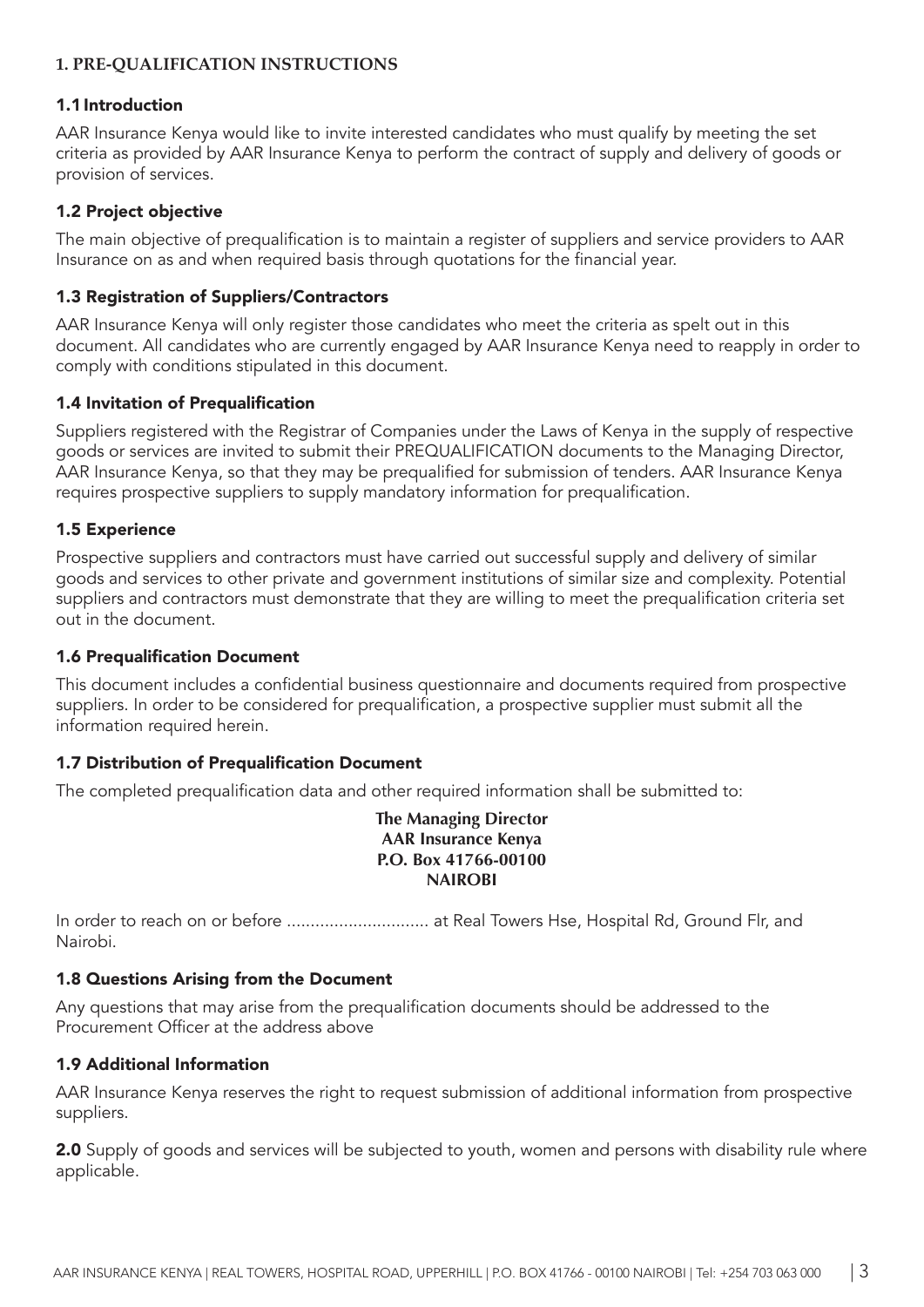## **2. BRIEF CONTRACT REGULATIONS/GUIDELINES**

#### 2.1 Taxes on Imported Materials

The supplier will have to pay customs duty, VAT and any other applicable taxes for all imported materials to be supplied unless the item(s) is/are donor funded.

## 2.2 Customs Clearance

The contractors/suppliers shall be responsible for customs clearance of their imported goods and materials.

## 2.3 Contract Price

The contract shall be in unit price, type or cumulative of computed unit price and quantities required. Quantities may increase or decrease as determined by demand and on the authority of the Managing Director or Procurement Committee.

## 2.4 Payments

Payments will be made upon the supplier satisfying the supply conditions.

# **3. PREQUALIFICATION DATA INSTRUCTIONS**

#### 3.1 Prequalification Data Forms

- (i) The attached questionnaire forms PQ-1, PQ-2, PQ-3, PQ-4, PQ-6, PQ-7, and PQ-8 are to be completed by prospective suppliers/contractors who wish to be pre-qualified for submission of tenders for the specified category.
- (ii) The prequalification application forms which are not filled out completely and submitted in the prescribed manner may not be considered. All the documents that form part of the proposal must be written in the English language and in indelible ink.

#### 3.2 Qualification

- (i) It is understood and agreed that the prequalification data on prospective bidders is to be used by AAR in determining, according to its sole judgment and discretion, the qualifications of prospective bidder to perform in respect to the items required in the respective category
- (ii) Prospective bidders will not be considered qualified unless in the judgment of AAR Insurance Kenya. They must possess capability, experience, qualified personnel , suitable equipment and net current assets or working capital sufficient to satisfactorily execute the contract for goods or services required.

#### 3.3 Mandatory Criteria for Prequalification

- (i) Prospective bidders shall have at least 3 years experience in the supply of goods, services and allied items. In case of potential suppliers/contractors they should show competence, willingness and capacity to service the contract.
- (ii) Prospective suppliers are required to have special experience and capability to organize, supply and deliver items or services on short notice.
- (iii) Prospective suppliers must meet all the Kenya Revenue Authority requirements for VAT and must be registered, must have premises, valid trading license and meet all other Government of Kenya requirements to engage in business.

#### 3.4 Personnel

The names and pertinent information and the CVs of the key personnel for individual or group to execute the contract must be indicated in form PQ-3.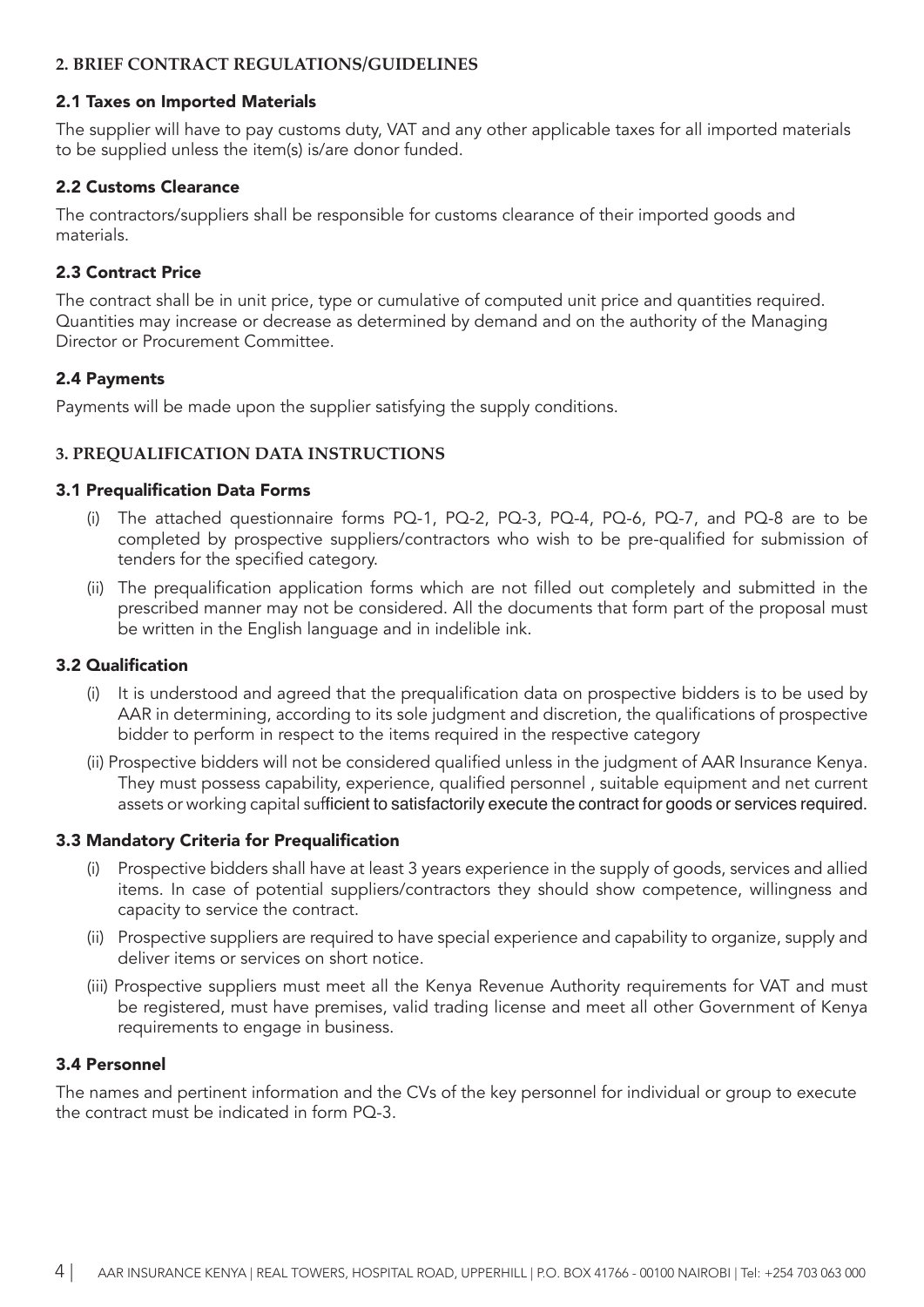#### 3.5 Financial Condition

- (i) The supplier's financial condition will be determined by the latest financial statement submitted with the prequalification documents as well as the letters of reference from their bankers regarding supplier's credit position. Potential suppliers/contractors will be pre-qualified on the satisfactory information given.
- (ii) Special consideration will be given to the financial resources available as working capital, taking into account the amount of uncompleted orders on contract and now in progress. Data on form PQ-4 will be used for potential bidders, who should provide evidence of financial capability to execute the contract.

#### 3.6 Past Performance

Past performance will be given due consideration in pre-qualifying bidders. Letters of reference from past customers should be included in form PQ-5 where applicable.

#### 3.7 Statement

Application must include a sworn statement form PQ-6 by the potential supplier/ contractor ensuring the accuracy of the information given

#### 3.8 Withdrawal of Prequalification

Should conditions arise between the time a firm is pre-qualified to bid and the bid opening date which, in the opinion of AAR, could substantially change the performance and qualification of the bidder or his ability to perform such but not limited to bankruptcy, change in ownership or new commitments, AAR reserves the right to reject the tender from such a bidder even though he was initially pre-qualified.

#### 3.9 Outlined Supply and Delivery Procedures

The pre-qualified applicant should also submit a brief statement of supply and service delivery methods and procedures he plans to use to execute the contract in Form PQ-2

#### 3.10 Prequalification Evaluation Criteria

| <b>Required Information</b>   | <b>Form Type</b> | <b>Points Scored</b> |
|-------------------------------|------------------|----------------------|
| 1. Registration Documentation | $PQ-1$           | 20                   |
| 2. Pre-qualification Data     | $PQ-2$           | 5                    |
| 3. Supervisory Personnel      | $PQ-3$           | 5                    |
| 4. Past Experience            | $PQ-4$           | 20                   |
| 5. Financial Statement        | $PQ-5$           | 15                   |
| 6. Sworn Statement            | PQ-6             | 5                    |
| 7. Confidential Questionnaire | $PQ-7$           | 20                   |
| 8. Litigation History         | $PQ-8$           | 10                   |
|                               | <b>TOTAL</b>     | 100                  |

#### 3.11 Qualification Mark

The qualification mark shall be 70 marks and above AAR Insurance reserves the right to adjust the qualification marks accordingly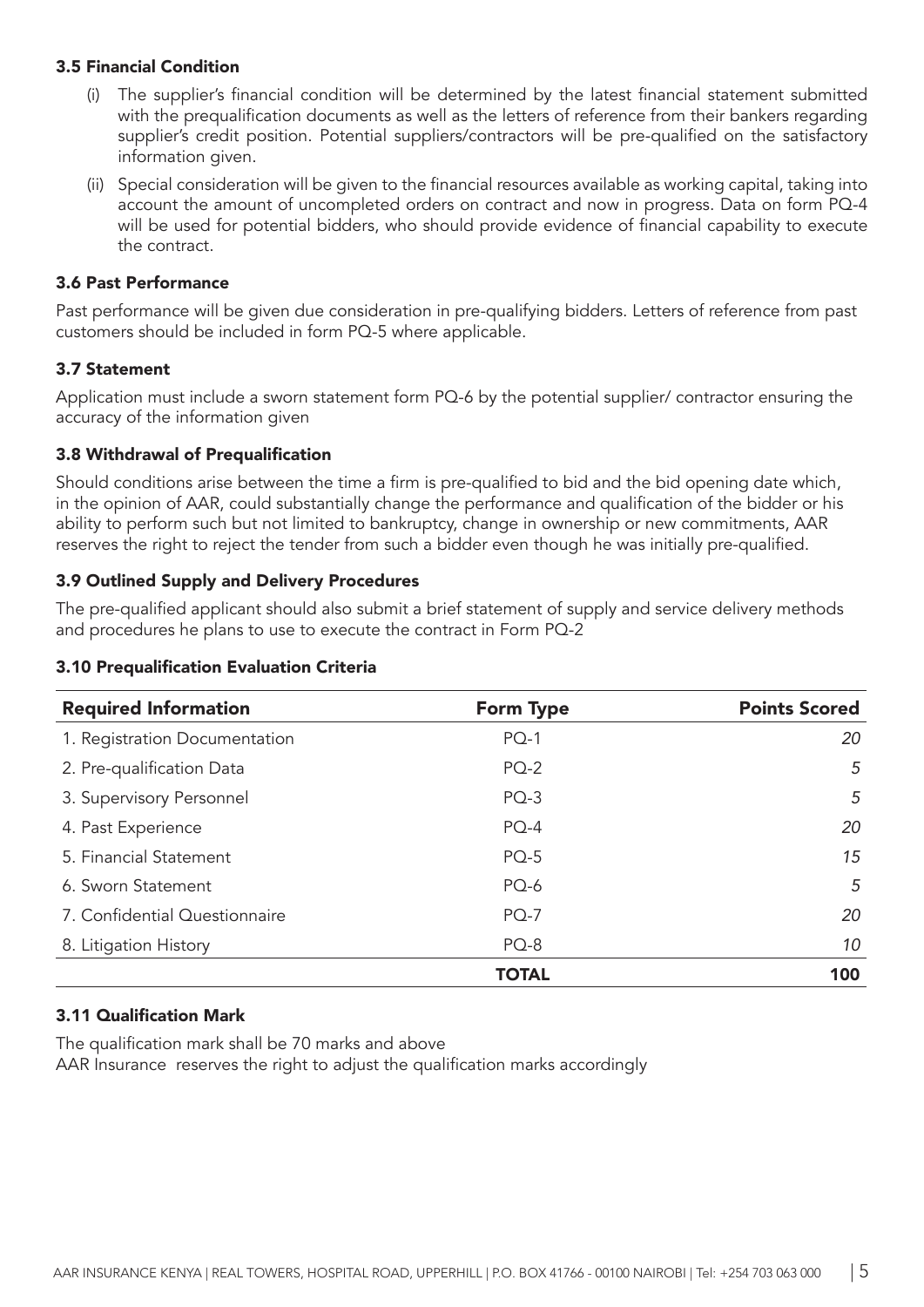## **FORM PQ-1: REGISTRATION DOCUMENTATION**

All firms must provide:

- (i) Copy of Certificate of Registration or Incorporation
- (ii) Copy of VAT Registration Certificate
- (iii) Copy of PIN Certificate of the Firm/ Company/Individual
- (iv) List of ongoing Contracts/ Projects or outstanding orders to supply (goods or services).
- (v) Bank reference letter
- (vi) Tax Compliance Certificate

# FORM PQ-2: PRE-QUALIFICATION DATA

# 1. Contractor Identification

# 2. Organization and Business Information

| [Enclose copy of the Organization Chart of the firm indicating the main fields of activity |
|--------------------------------------------------------------------------------------------|

# FORM PQ-3: SUPERVISORY PERSONNEL

| <b>Supply or Service Experience</b> |
|-------------------------------------|
|                                     |
|                                     |
|                                     |
|                                     |
|                                     |

| a) |  |
|----|--|
|----|--|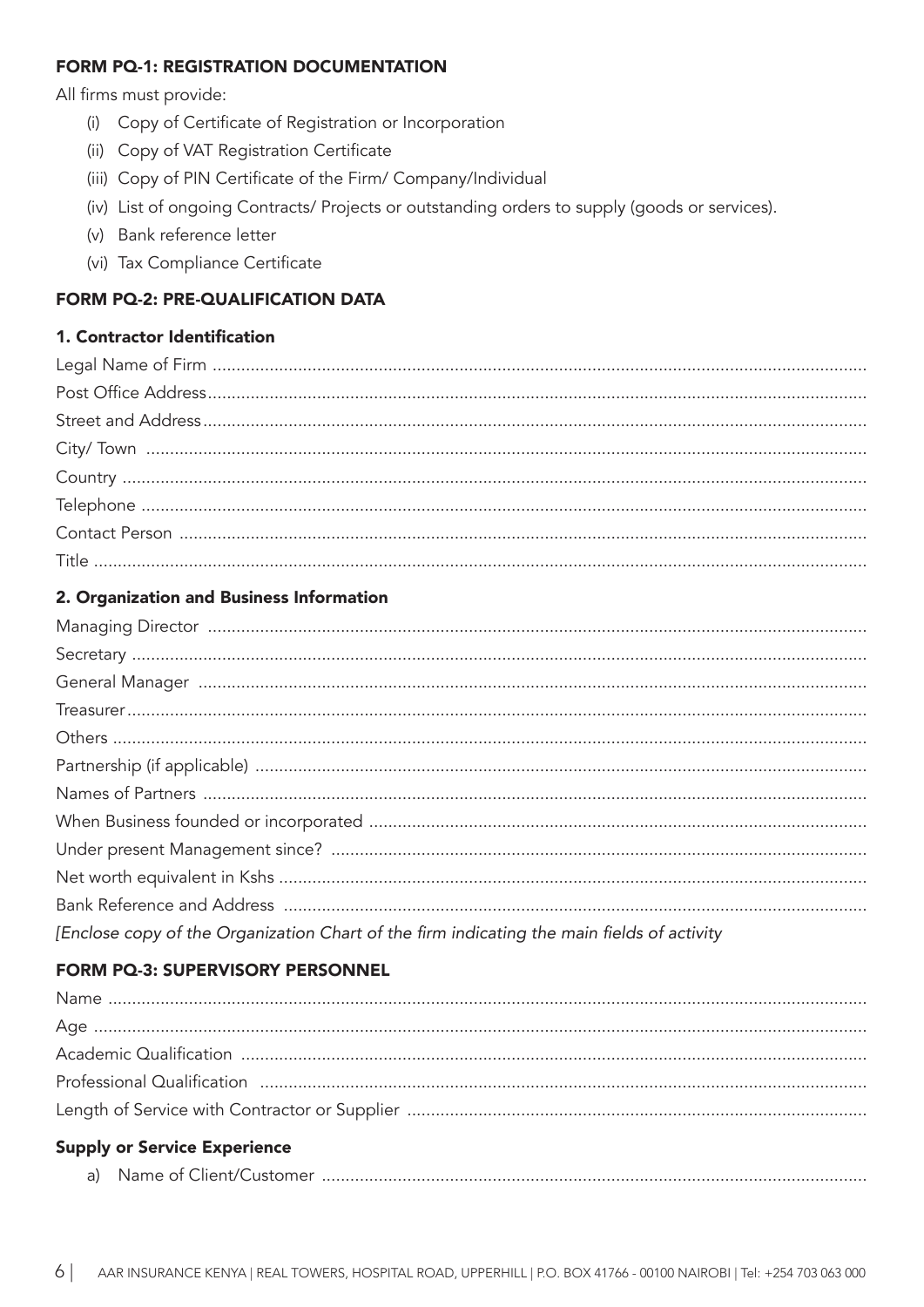# **Proposed Technical Personnel**

| a            |  |
|--------------|--|
| $\mathsf{b}$ |  |
|              |  |
| ď            |  |
| e.           |  |

# **FORM PQ-4: PAST EXPERIENCE**

# NAMES OF THE APPLICANTS CLIENTS IN THE LAST TWO YEARS NAMES OF APPLICANTS OTHER CLIENTS AND VALUES OF CONTRACT/ORDERS

# 1. Name of 1<sup>st</sup> Client (Organization)

| (i)                                  |                                      |  |
|--------------------------------------|--------------------------------------|--|
| (iii)                                |                                      |  |
|                                      |                                      |  |
|                                      |                                      |  |
|                                      |                                      |  |
|                                      |                                      |  |
|                                      | 2. Name of 2nd Client (Organization) |  |
| (i)                                  |                                      |  |
| (ii)                                 |                                      |  |
|                                      |                                      |  |
|                                      |                                      |  |
|                                      |                                      |  |
| (vi                                  |                                      |  |
| 3. Name of 3rd Client (Organization) |                                      |  |
| (i)                                  |                                      |  |
| (ii)                                 |                                      |  |
|                                      |                                      |  |
|                                      |                                      |  |
|                                      |                                      |  |
|                                      |                                      |  |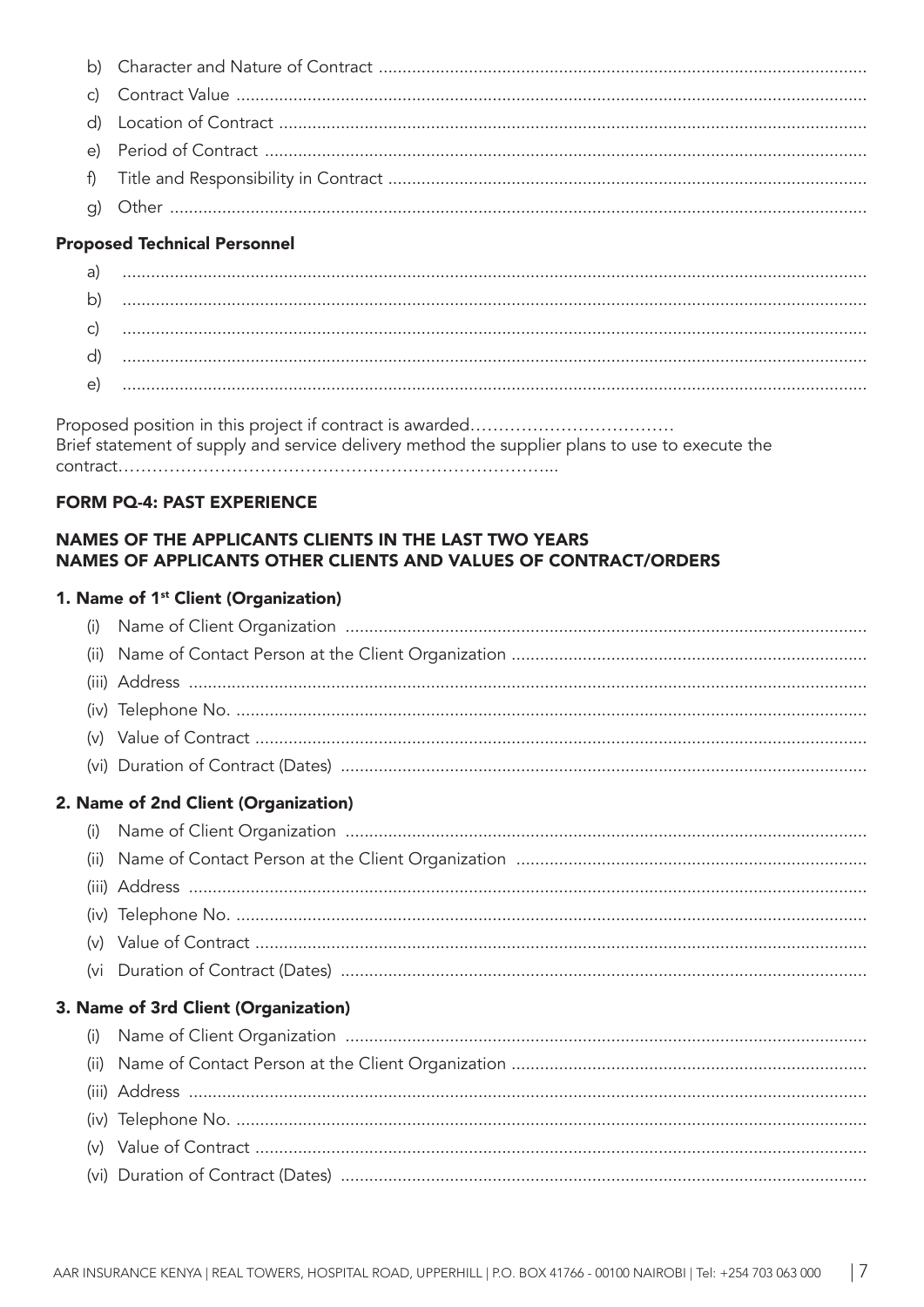# 4. Name of 4th Client (Organization)

| (i)                                                                                                                                         |                                      |  |  |
|---------------------------------------------------------------------------------------------------------------------------------------------|--------------------------------------|--|--|
| (ii)                                                                                                                                        |                                      |  |  |
| (iii)                                                                                                                                       |                                      |  |  |
|                                                                                                                                             |                                      |  |  |
|                                                                                                                                             |                                      |  |  |
|                                                                                                                                             |                                      |  |  |
|                                                                                                                                             | 5. Name of 5th Client (Organization) |  |  |
| (i)                                                                                                                                         |                                      |  |  |
|                                                                                                                                             |                                      |  |  |
|                                                                                                                                             |                                      |  |  |
|                                                                                                                                             |                                      |  |  |
|                                                                                                                                             |                                      |  |  |
|                                                                                                                                             |                                      |  |  |
| 6. What measures are undertaken by your company to ensure that goods/services provided are of<br>world quality standards? (Attach evidence) |                                      |  |  |

# 7. How do you ensure that the goods/services provided are not degrading to the environment?

# **FORM PQ- 5: FINANCIAL STATEMENT**

Attach a copy of firm's most recent certified statement giving a summary of assets and current liability/ or any other financial support

# **FORM PQ-6: SWORN STATEMENT**

Having studied the prequalification information for the above project, I/We hereby state:

- (i) That the information furnished in our application is accurate to the best of our knowledge.
- (ii) That in case of being pre-qualified we acknowledge that this grants us the right to participate in due time in the submission of tenders or quotations on the basis of the provision in the tender or quotation documents.
- (iii) That when the call for tenders/quotations is issued and the legal technical or financial conditions or the contractual capacity of the firm changes, I/We shall inform you and acknowledge your right to review the prequalification made.

| (Full name and designation of person signing, official stamp or seal) |  |  |  |
|-----------------------------------------------------------------------|--|--|--|

81 AAR INSURANCE KENYA | REAL TOWERS, HOSPITAL ROAD, UPPERHILL | P.O. BOX 41766 - 00100 NAIROBI | Tel: +254 703 063 000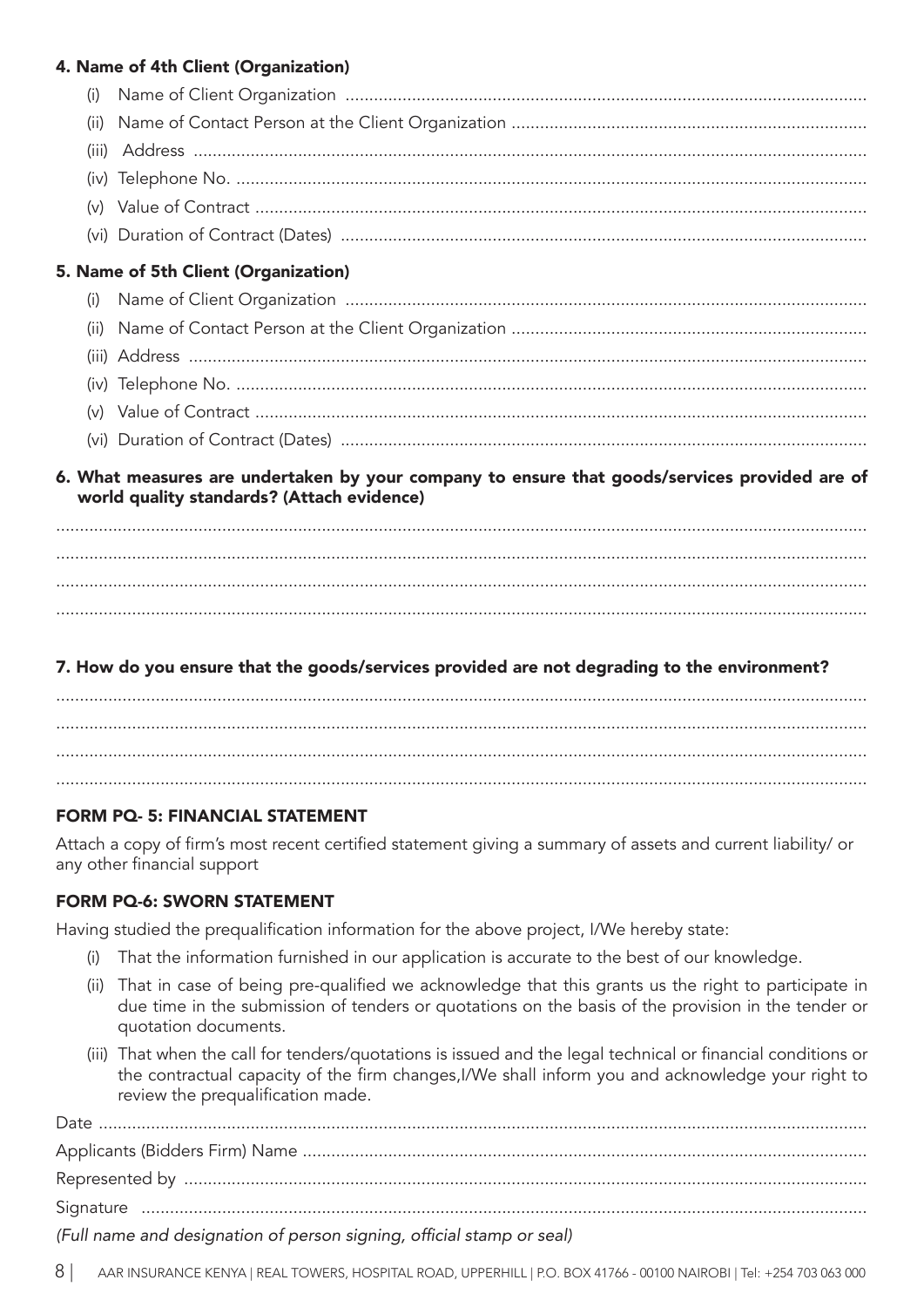## FORM PQ-7: CONFIDENTIAL BUSINESS QUESTIONNAIRE

You are requested to give the particulars indicated in Part 1 and either Part 2 (a), 2(b) or 2(c) whichever applied to your type of business.

You are advised that it is a serious offence to give false information on this form.

## Part 1. General:

| Maximum value of business which you can handle at any one time Ksh |  |  |  |
|--------------------------------------------------------------------|--|--|--|
| Name of your bankers Branch                                        |  |  |  |

# Part 2(a) - Sole proprietor:

# Part 2(b) - Partnership

# Give details of partners as follows

| Name                     | Nationality                                         | Citizenship Details | Shares |  |
|--------------------------|-----------------------------------------------------|---------------------|--------|--|
|                          |                                                     |                     |        |  |
|                          |                                                     |                     |        |  |
|                          |                                                     |                     |        |  |
|                          |                                                     |                     |        |  |
|                          |                                                     |                     |        |  |
|                          | Part 2(c) - Registered Company                      |                     |        |  |
| <b>Public or Private</b> |                                                     |                     |        |  |
|                          | State the nominal and issued capital of the company |                     |        |  |

| Give details of all directors as follows |
|------------------------------------------|
|                                          |
|                                          |

| <b>Name</b> | <b>Nationality</b> | <b>Citizenship Details</b>                                                                                 | <b>Shares</b> |
|-------------|--------------------|------------------------------------------------------------------------------------------------------------|---------------|
|             |                    |                                                                                                            |               |
|             |                    |                                                                                                            |               |
|             |                    |                                                                                                            |               |
|             |                    |                                                                                                            |               |
|             |                    |                                                                                                            |               |
|             |                    |                                                                                                            |               |
|             |                    |                                                                                                            |               |
|             |                    | If a Kenyan citizen, indicate under "Citizenship Details" whether by Birth, Naturalization or Registration |               |
|             |                    |                                                                                                            |               |